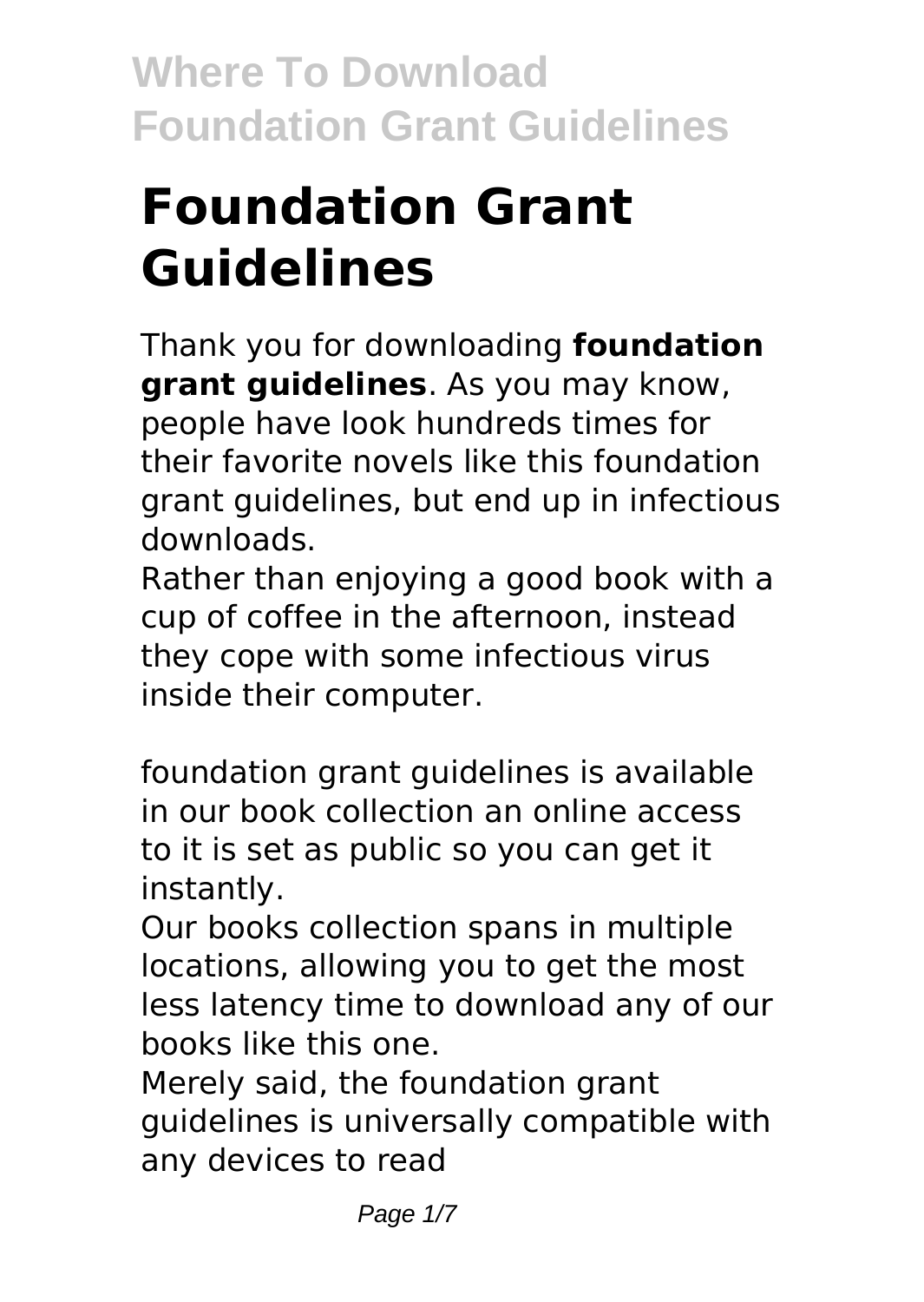Services are book distributors in the UK and worldwide and we are one of the most experienced book distribution companies in Europe, We offer a fast, flexible and effective book distribution service stretching across the UK & Continental Europe to Scandinavia, the Baltics and Eastern Europe. Our services also extend to South Africa, the Middle East, India and S. E. Asia

#### **Foundation Grant Guidelines**

The local Pheasants Forever group is leading the effort to develop an urban prairie garden in the park in partnership with the Jamestown Fine Arts Association.

#### **Jamestown Community Foundation donates to arts park project**

The Kemper Foundation announced today it has launched a new bilingual educator grant program, Read Conmigo, underscoring the Foundation's commitment to advance education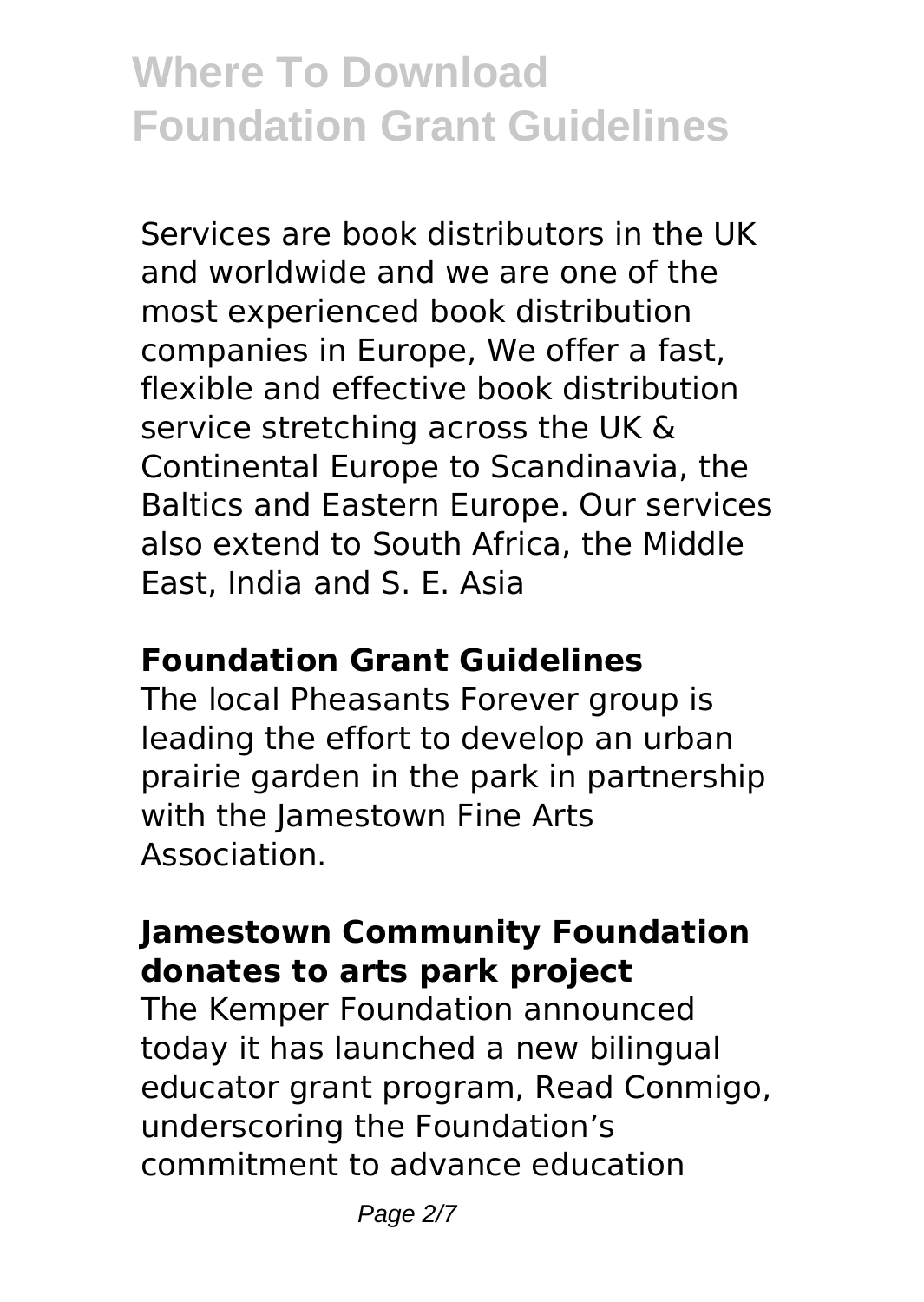through support of elementary ...

### **The Kemper Foundation Launches Read Conmigo Bilingual Educator Grant Program**

The Oswego County Community Foundation is accepting grant applications from nonprofit organizations serving Oswego County. The grant application deadline is July 15.

### **Oswego County Community Foundation accepting grant applications**

Cultural organizations in Barnstable County that have been impacted by the pandemic will have the opportunity to apply for relief through the latest round of grants from the Arts Foundation ...

### **Cultural Organizations Can Apply For Relief**

Community Foundation Serving Western Virginia has awarded \$100,000 from a private foundation grant to three area social service non-profits in the Roanoke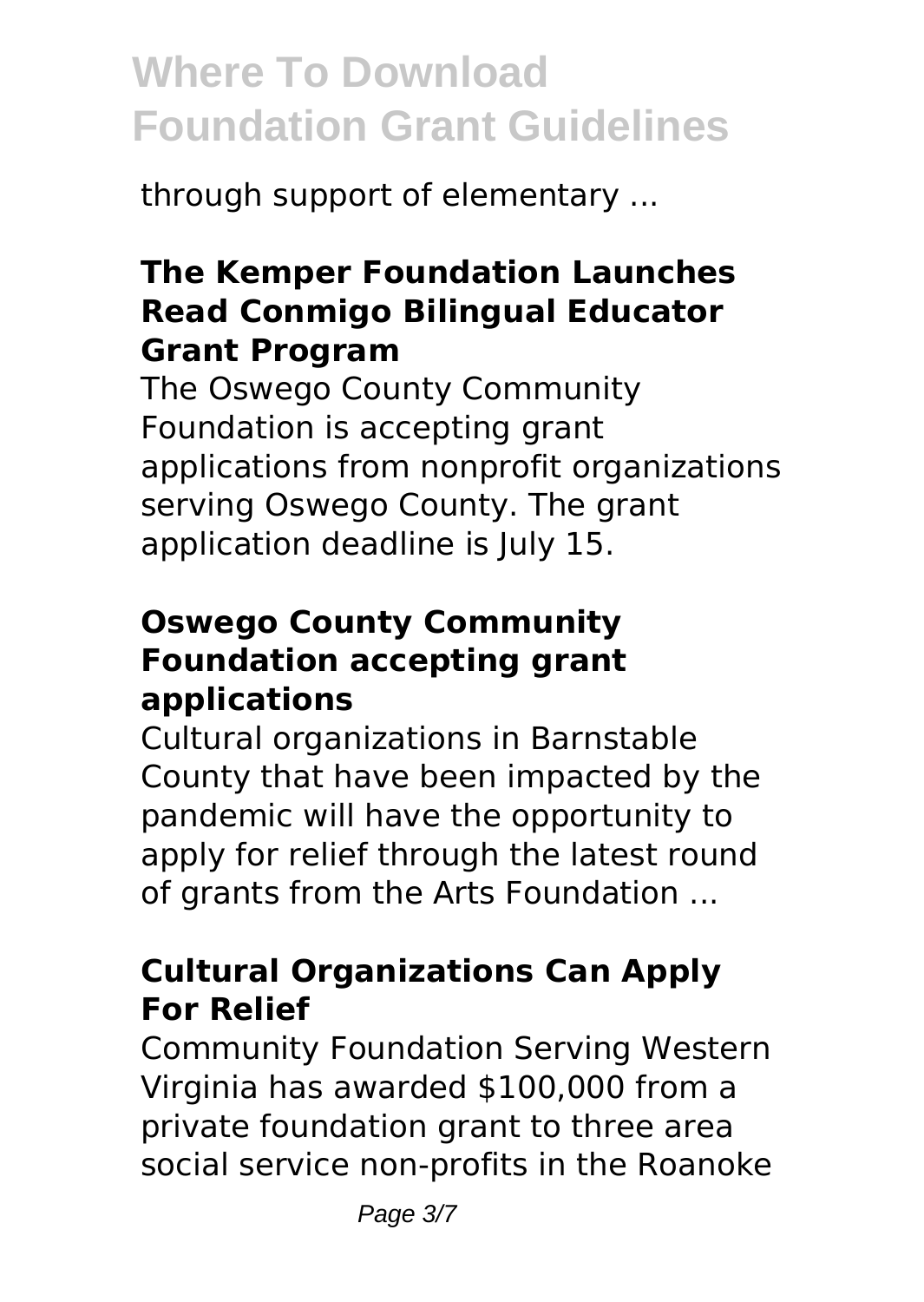Valley.

### **Area food bank service is among the recipients of \$100K in grants from the Community Foundation Serving Southwest Virginia**

The Stober Family Foundation is accepting grant applications for project funding until June 14. The Kelowna group of philanthropists have announced \$500,000 of available funding for project specific ...

#### **Stober Foundation announces \$500,000 of available funding for nonprofit grants**

Buhl Regional Health Foundation (BRHF) has opened its fall 2022 grant cycle. Applicants that meet eligibility requirements can submit a letter of inquiry by June 10, 2022, via Buhl Regional ...

### **Buhl Regional Health Foundation kicks off fall 2022 grant cycle**

They have been teaching students the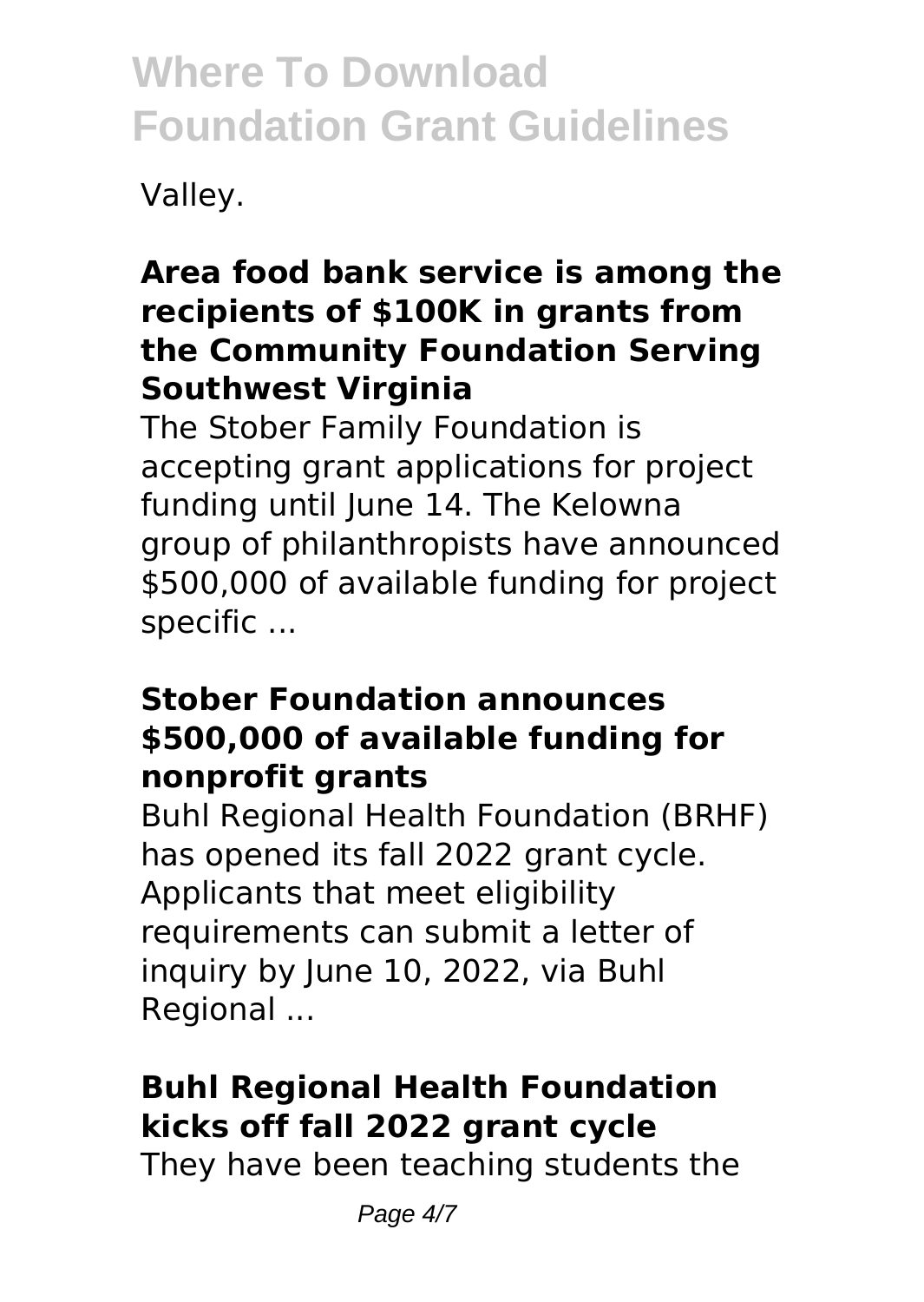art of filmmaking for seven years and have always listened to the students and what they are interested in for summer camp.

#### **Heartland Image Summer Camp to promote positive influencing on social media**

Awards focus on enhancing the health and well-being of all in the community with the largest grant going to Habitat for Humanity to build or rehabilitate 14 houses.

### **Otto Schoitz Foundation announces \$1.8 million in grants to 19 Cedar Valley organizations**

Efforts to renovate for the former Klondike Hotel and Restaurant in the Riverfront District of St. Helens are moving forward and will be enhanced with a \$200,000 grant.

### **Trending - Photos / What's ahead for the Klondike?**

A Community Thrives program will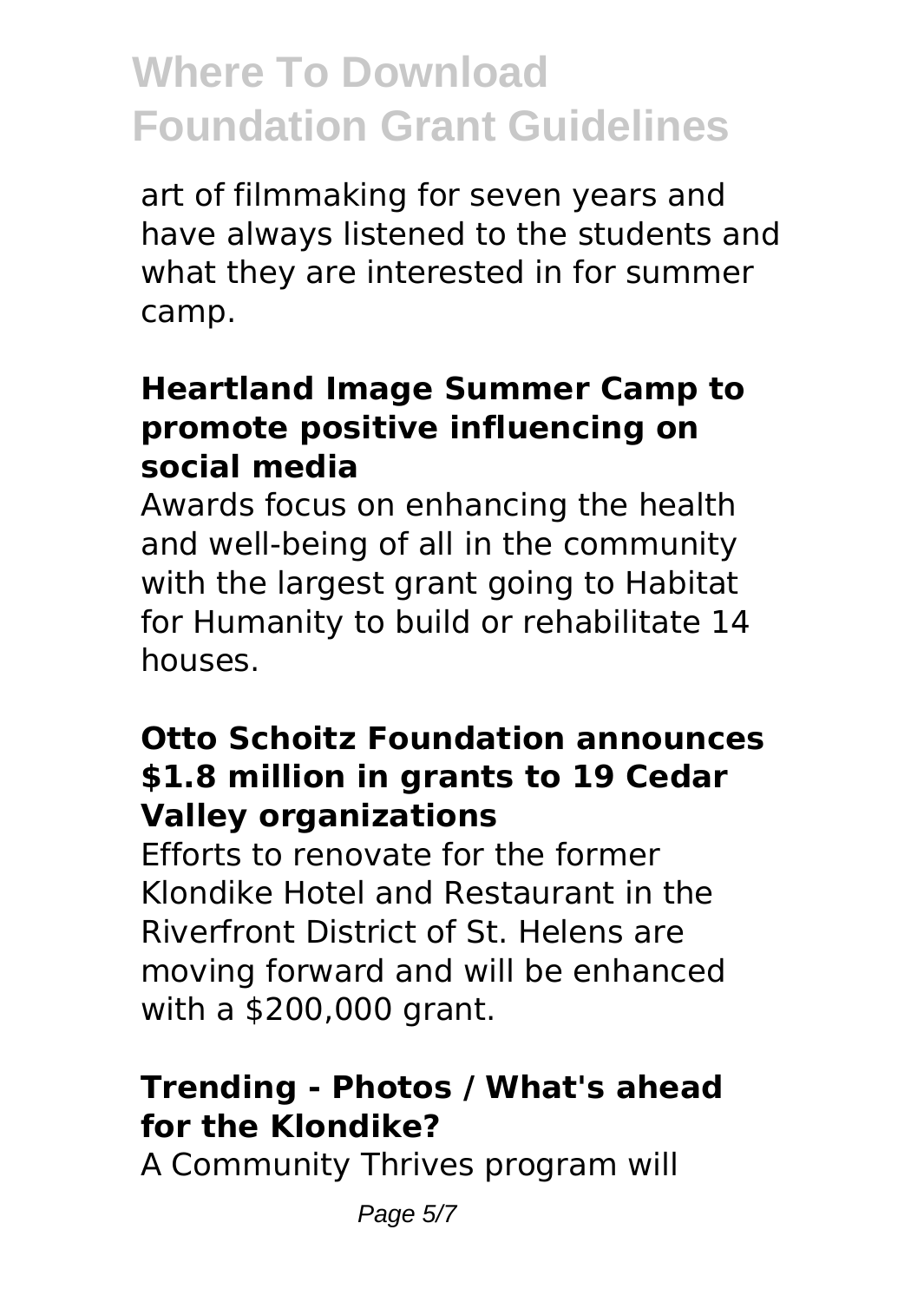award up to \$2 million in grants to groups looking to improve their communities.

### **A Community Thrives: Gannett Foundation calls for applications in national, local crowdfunding and grant program**

A proposal for much-needed housing development in the Tararua District has made it through to the final stage of a bid for \$640,000 in funding. Tararua District Council's proposal is one of only 35 ...

#### **Council proposal in last stage of 640,000 dollar grant for infrastructure**

Flood victims in Duluth who also are hampered by low incomes will get some help under a partnership between a longtime donor to area causes and an upstart organization specializing in home energy ...

### **Ordean Foundation pledges**

Page 6/7